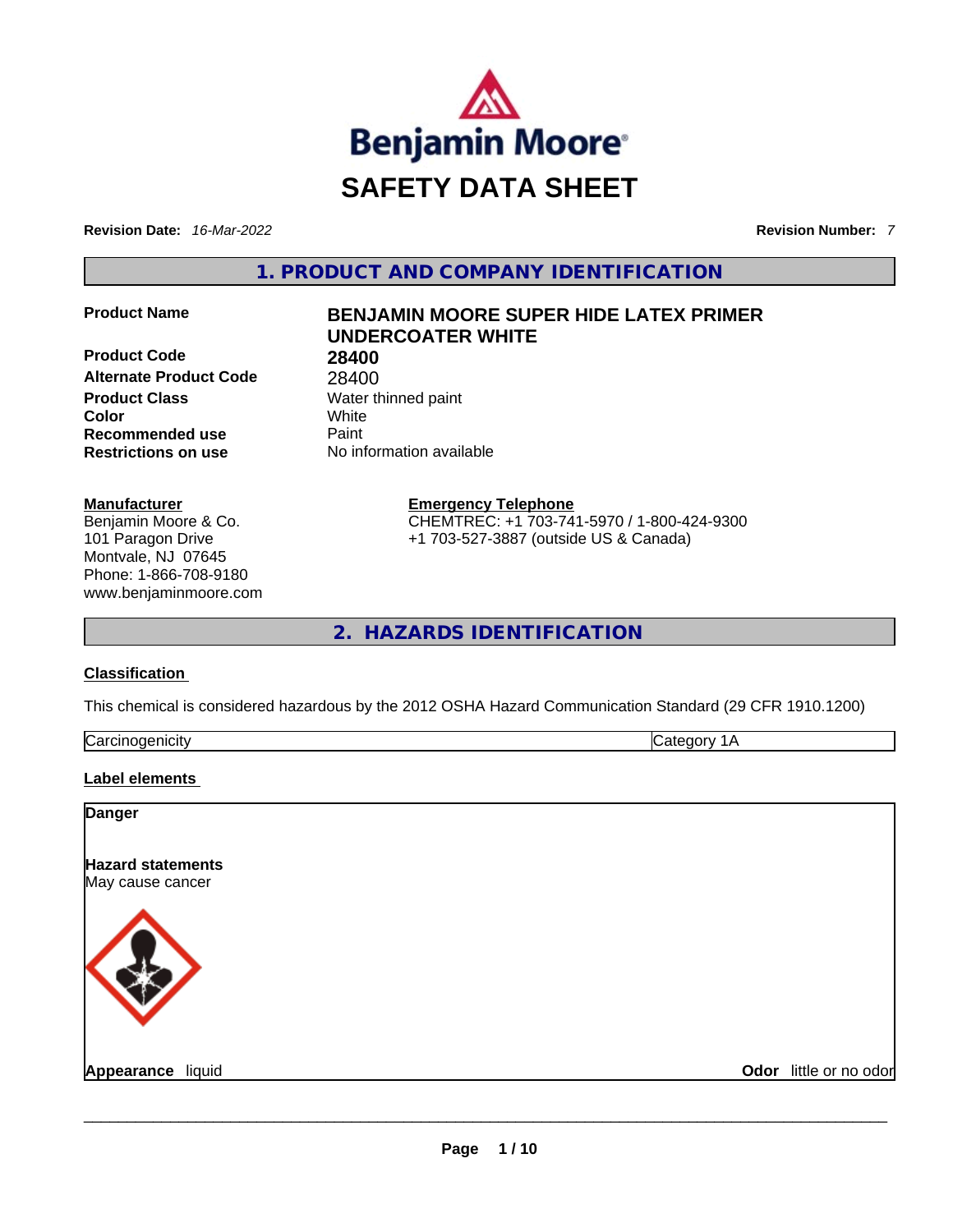#### **Precautionary Statements - Prevention**

Obtain special instructions before use

Do not handle until all safety precautions have been read and understood Use personal protective equipment as required

#### **Precautionary Statements - Response**

IF exposed or concerned: Get medical advice/attention

#### **Precautionary Statements - Storage**

Store locked up

#### **Precautionary Statements - Disposal**

Dispose of contents/container to an approved waste disposal plant

## **Hazards not otherwise classified (HNOC)**

Not applicable

# **Other information**

No information available

**WARNING:** This product contains isothiazolinone compounds at levels of <0.1%. These substances are biocides commonly found in most paints and a variety of personal care products as a preservative. Certain individuals may be sensitive or allergic to these substances, even at low levels.

# **3. COMPOSITION INFORMATION ON COMPONENTS**

| <b>Chemical name</b> | CAS No.    | Weight-%    |
|----------------------|------------|-------------|
| Limestone            | 1317-65-3  | $15 - 20$   |
| Kaolin               | 1332-58-7  | $10 - 15$   |
| Titanium dioxide     | 13463-67-7 | $10 - 15$   |
| Silica amorphous     | 7631-86-9  | - 5         |
| Kaolin, calcined     | 92704-41-1 | - 5         |
| Silica, crystalline  | 14808-60-7 | $0.1 - 0.5$ |

|                       | 4. FIRST AID MEASURES                                                                                    |
|-----------------------|----------------------------------------------------------------------------------------------------------|
| <b>General Advice</b> | No hazards which require special first aid measures.                                                     |
| <b>Eye Contact</b>    | Rinse thoroughly with plenty of water for at least 15 minutes and consult a<br>physician.                |
| <b>Skin Contact</b>   | Wash off immediately with soap and plenty of water while removing all<br>contaminated clothes and shoes. |
| <b>Inhalation</b>     | Move to fresh air. If symptoms persist, call a physician.                                                |
| Ingestion             | Clean mouth with water and afterwards drink plenty of water. Consult a physician<br>if necessary.        |
|                       |                                                                                                          |
|                       |                                                                                                          |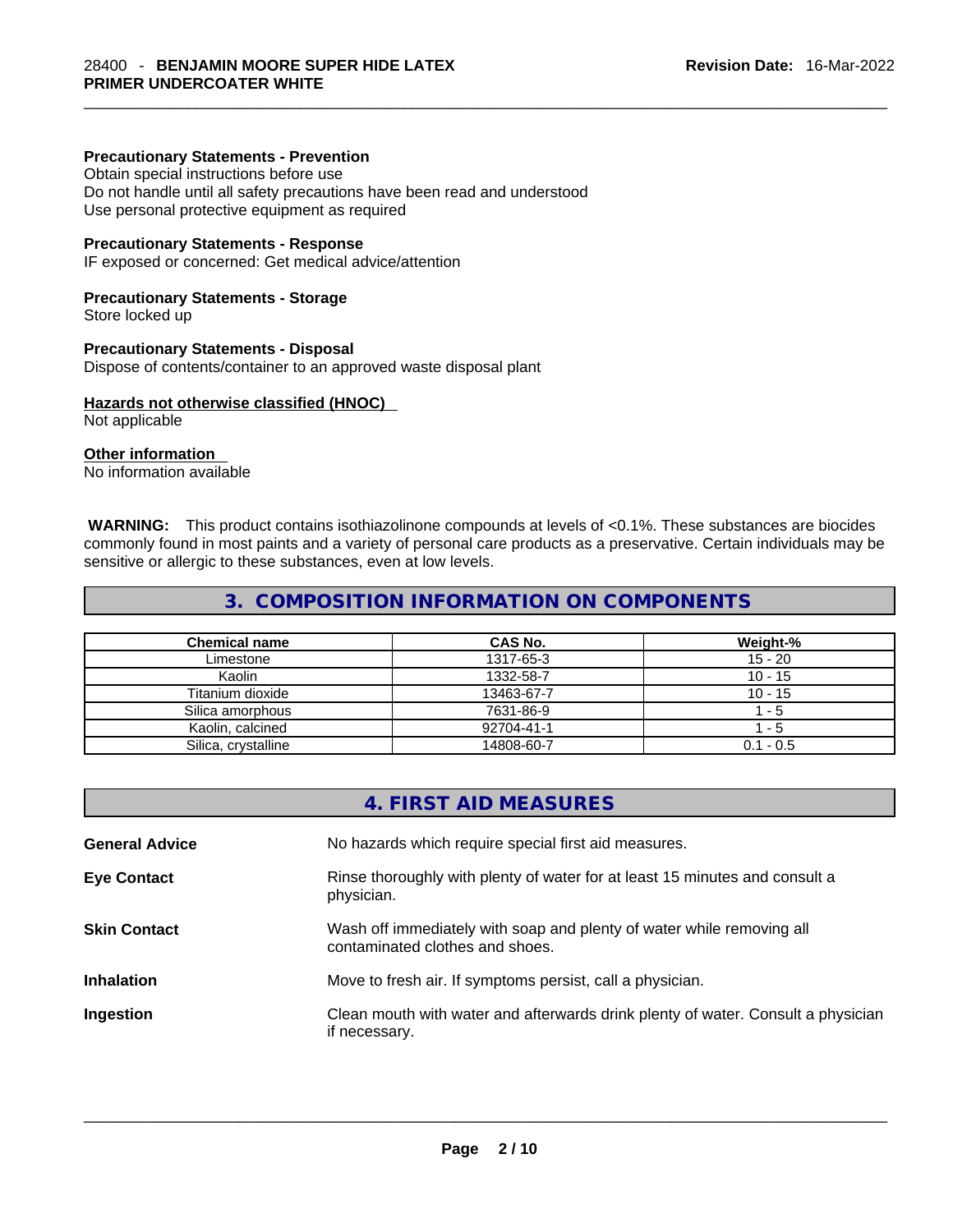| <b>Most Important</b><br><b>Symptoms/Effects</b>                                 | None known.                                           |                                                                                                                                              |  |
|----------------------------------------------------------------------------------|-------------------------------------------------------|----------------------------------------------------------------------------------------------------------------------------------------------|--|
| <b>Notes To Physician</b>                                                        |                                                       | Treat symptomatically.                                                                                                                       |  |
|                                                                                  |                                                       | 5. FIRE-FIGHTING MEASURES                                                                                                                    |  |
| <b>Suitable Extinguishing Media</b>                                              |                                                       | Use extinguishing measures that are appropriate to local<br>circumstances and the surrounding environment.                                   |  |
|                                                                                  | Protective equipment and precautions for firefighters | As in any fire, wear self-contained breathing apparatus<br>pressure-demand, MSHA/NIOSH (approved or equivalent)<br>and full protective gear. |  |
|                                                                                  | <b>Specific Hazards Arising From The Chemical</b>     | Closed containers may rupture if exposed to fire or<br>extreme heat.                                                                         |  |
| Sensitivity to mechanical impact                                                 |                                                       | No                                                                                                                                           |  |
| Sensitivity to static discharge                                                  |                                                       | No                                                                                                                                           |  |
| <b>Flash Point Data</b><br>Flash point (°F)<br>Flash Point (°C)<br><b>Method</b> |                                                       | Not applicable<br>Not applicable<br>Not applicable                                                                                           |  |
| <b>Flammability Limits In Air</b>                                                |                                                       |                                                                                                                                              |  |
| Lower flammability limit:<br><b>Upper flammability limit:</b>                    |                                                       | Not applicable<br>Not applicable                                                                                                             |  |
| Health: 1<br><b>NFPA</b>                                                         | Flammability: 0                                       | Instability: 0<br><b>Special: Not Applicable</b>                                                                                             |  |
| <b>NFPA Legend</b><br>0 - Not Hazardous<br>1 - Slightly                          |                                                       |                                                                                                                                              |  |

- 
- 2 Moderate
- 3 High
- 4 Severe

*The ratings assigned are only suggested ratings, the contractor/employer has ultimate responsibilities for NFPA ratings where this system is used.* 

*Additional information regarding the NFPA rating system is available from the National Fire Protection Agency (NFPA) at www.nfpa.org.* 

# **6. ACCIDENTAL RELEASE MEASURES**

| <b>Personal Precautions</b>      | Avoid contact with skin, eyes and clothing. Ensure adequate ventilation.                             |
|----------------------------------|------------------------------------------------------------------------------------------------------|
| <b>Other Information</b>         | Prevent further leakage or spillage if safe to do so.                                                |
| <b>Environmental precautions</b> | See Section 12 for additional Ecological Information.                                                |
| <b>Methods for Cleaning Up</b>   | Soak up with inert absorbent material. Sweep up and shovel into suitable<br>containers for disposal. |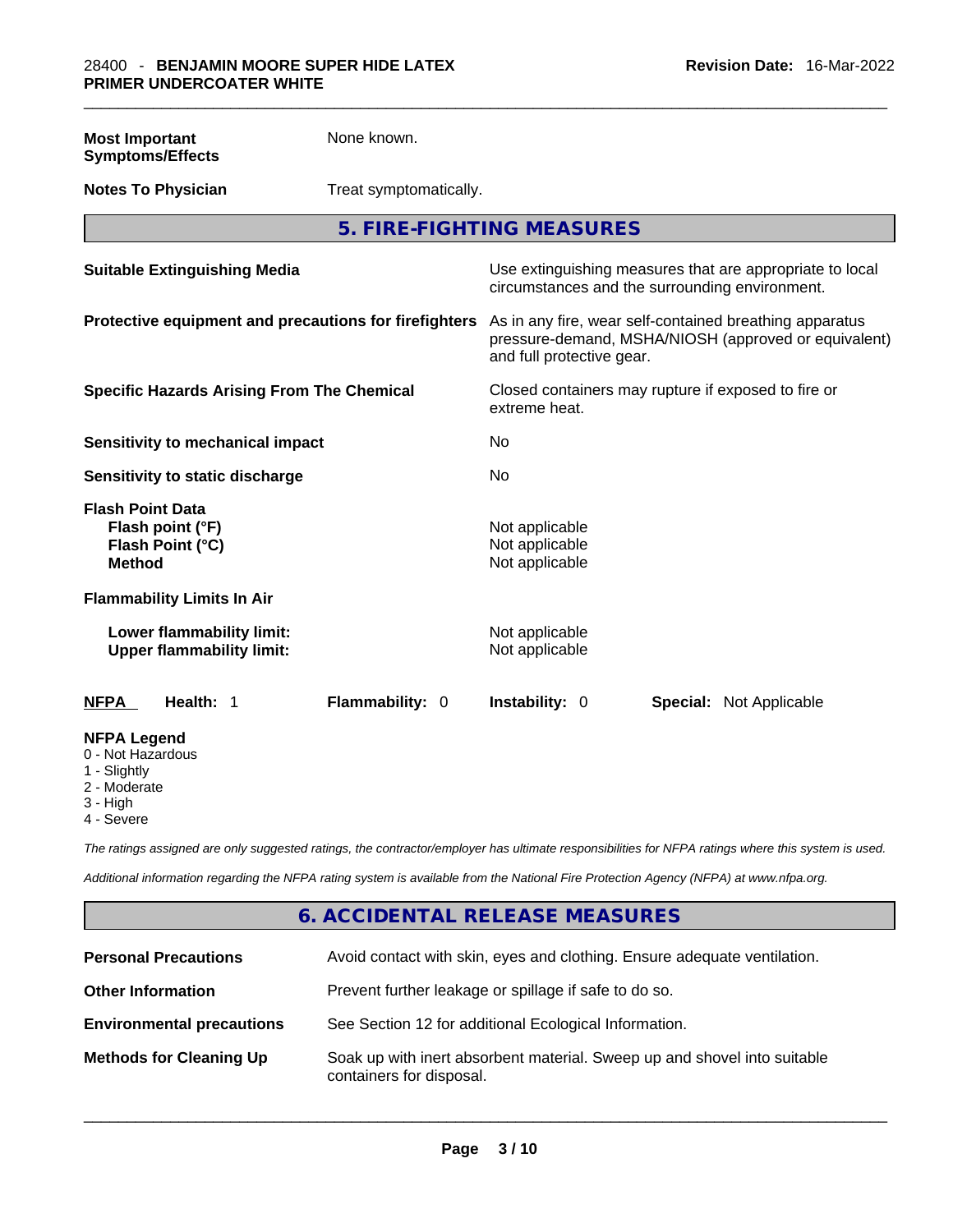# **7. HANDLING AND STORAGE**

| <b>Handling</b>               | Avoid contact with skin, eyes and clothing. Avoid breathing vapors, spray mists or<br>sanding dust. In case of insufficient ventilation, wear suitable respiratory<br>equipment. |  |
|-------------------------------|----------------------------------------------------------------------------------------------------------------------------------------------------------------------------------|--|
| <b>Storage</b>                | Keep container tightly closed. Keep out of the reach of children.                                                                                                                |  |
| <b>Incompatible Materials</b> | No information available                                                                                                                                                         |  |

# **8. EXPOSURE CONTROLS/PERSONAL PROTECTION**

#### **Exposure Limits**

| <b>Chemical name</b> | <b>ACGIH TLV</b>                                              | <b>OSHA PEL</b>                                                                             |
|----------------------|---------------------------------------------------------------|---------------------------------------------------------------------------------------------|
| Limestone            | N/E                                                           | 15 mg/m <sup>3</sup> - TWA                                                                  |
|                      |                                                               | $5 \text{ mg/m}^3$ - TWA                                                                    |
| Kaolin               | TWA: 2 mg/m <sup>3</sup> particulate matter                   | 15 mg/m <sup>3</sup> - TWA                                                                  |
|                      | containing no asbestos and <1%                                | $5 \text{ mg/m}^3$ - TWA                                                                    |
|                      | crystalline silica, respirable particulate                    |                                                                                             |
|                      | matter                                                        |                                                                                             |
| Titanium dioxide     | TWA: $10 \text{ mg/m}^3$                                      | 15 mg/m <sup>3</sup> - TWA                                                                  |
| Silica amorphous     | N/E                                                           | 20 mppcf - TWA                                                                              |
| Silica, crystalline  | TWA: 0.025 mg/m <sup>3</sup> respirable<br>particulate matter | 50 µg/m <sup>3</sup> - TWA Respirable crystalline<br>silica 50 $\mu$ g/m <sup>3</sup> - TWA |
|                      |                                                               |                                                                                             |

#### **Legend**

ACGIH - American Conference of Governmental Industrial Hygienists Exposure Limits OSHA - Occupational Safety & Health Administration Exposure Limits N/E - Not Established

**Engineering Measures** Ensure adequate ventilation, especially in confined areas.

#### **Personal Protective Equipment**

| <b>Eye/Face Protection</b>    | Safety glasses with side-shields.                                                                                                   |
|-------------------------------|-------------------------------------------------------------------------------------------------------------------------------------|
| <b>Skin Protection</b>        | Protective gloves and impervious clothing.                                                                                          |
| <b>Respiratory Protection</b> | In case of insufficient ventilation wear suitable respiratory equipment.                                                            |
| <b>Hygiene Measures</b>       | Avoid contact with skin, eyes and clothing. Remove and wash contaminated<br>clothing before re-use. Wash thoroughly after handling. |

# **9. PHYSICAL AND CHEMICAL PROPERTIES**

**Appearance** liquid **Odor Odor Odor Odor Odor Odor** *little or no odor little or no odor little or no odor* **Density (lbs/gal)** 11.35 - 11.45 **Specific Gravity** 1.36 - 1.38

**Odor Threshold** No information available **pH pH No** information available **Viscosity (cps)** No information available \_\_\_\_\_\_\_\_\_\_\_\_\_\_\_\_\_\_\_\_\_\_\_\_\_\_\_\_\_\_\_\_\_\_\_\_\_\_\_\_\_\_\_\_\_\_\_\_\_\_\_\_\_\_\_\_\_\_\_\_\_\_\_\_\_\_\_\_\_\_\_\_\_\_\_\_\_\_\_\_\_\_\_\_\_\_\_\_\_\_\_\_\_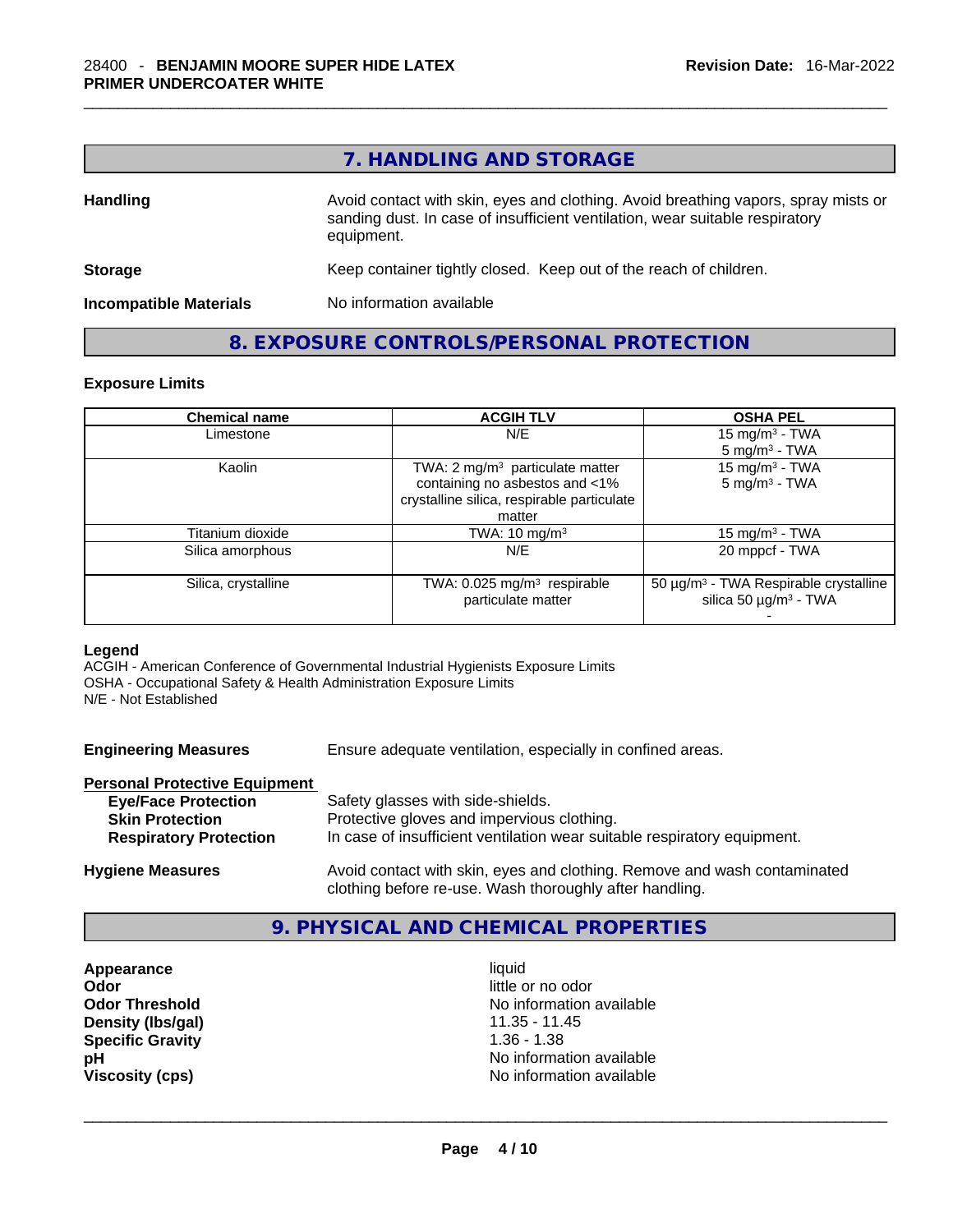**Solubility(ies)** No information available **Water solubility 19 and 19 and 19 and 19 and 19 and 19 and 19 and 19 and 19 and 19 and 19 and 19 and 19 and 19 and 19 and 19 and 19 and 19 and 19 and 19 and 19 and 19 and 19 and 19 and 19 and 19 and 19 and 19 and 19 and 1 Vapor pressure**  No information available **Vapor pressure No information available Vapor density No information available No information available Wt. % Solids** 45 - 55 **Vol. % Solids Wt. % Volatiles** 45 - 55 **Vol. % Volatiles** 65 - 75 **VOC Regulatory Limit (g/L)** < 100 **Boiling Point (°F)** 212<br> **Boiling Point (°C)** 212 **Boiling Point (°C) Freezing point (°F)** 32 **Freezing Point (°C)** 0 **Flash point (°F)** Not applicable **Flash Point (°C)** Not applicable **Method Not applicable**<br> **Plammability (solid, gas)** Not applicable **Not applicable Flammability** (solid, gas) **Upper flammability limit:** Not applicable **Lower flammability limit:**<br> **Autoignition Temperature (°F)**<br>
Mo information available **Autoignition Temperature (°F) Autoignition Temperature (°C)** No information available **Decomposition Temperature (°F)** No information available **Decomposition Temperature (°C)** No information available **Partition coefficient** No information available

**Evaporation Rate** No information available

# **10. STABILITY AND REACTIVITY**

| <b>Reactivity</b>                         | Not Applicable                           |
|-------------------------------------------|------------------------------------------|
| <b>Chemical Stability</b>                 | Stable under normal conditions.          |
| <b>Conditions to avoid</b>                | Prevent from freezing.                   |
| <b>Incompatible Materials</b>             | No materials to be especially mentioned. |
| <b>Hazardous Decomposition Products</b>   | None under normal use.                   |
| <b>Possibility of hazardous reactions</b> | None under normal conditions of use.     |

# **11. TOXICOLOGICAL INFORMATION**

# **Product Information**

## **Information on likely routes of exposure**

**Principal Routes of Exposure** Eye contact, skin contact and inhalation.

**Acute Toxicity** 

**Product Information** Mo information available **and the set of the set of the set of the set of the set of the set of the set of the set of the set of the set of the set of the set of the set of the set of the set of the s**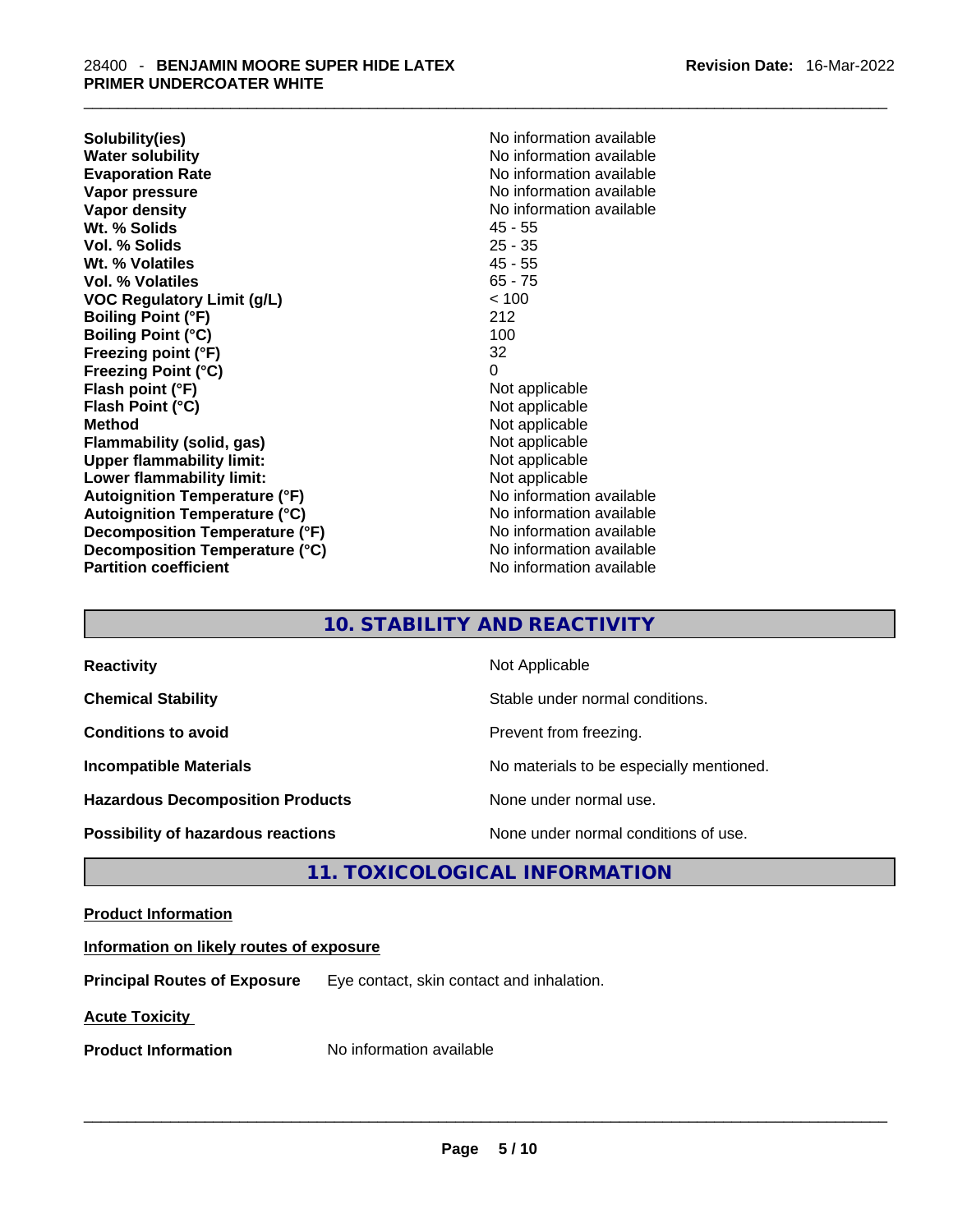## **Symptoms related to the physical,chemical and toxicological characteristics**

**Symptoms** No information available

## **Delayed and immediate effects as well as chronic effects from short and long-term exposure**

| Eye contact                                                                          | May cause slight irritation.                                                                                                        |
|--------------------------------------------------------------------------------------|-------------------------------------------------------------------------------------------------------------------------------------|
| <b>Skin contact</b>                                                                  | Substance may cause slight skin irritation. Prolonged or repeated contact may dry<br>skin and cause irritation.                     |
| <b>Inhalation</b>                                                                    | May cause irritation of respiratory tract.                                                                                          |
| Ingestion                                                                            | Ingestion may cause gastrointestinal irritation, nausea, vomiting and diarrhea.                                                     |
| <b>Sensitization</b>                                                                 | No information available                                                                                                            |
| <b>Neurological Effects</b>                                                          | No information available.                                                                                                           |
| <b>Mutagenic Effects</b>                                                             | No information available.                                                                                                           |
| <b>Reproductive Effects</b>                                                          | No information available.                                                                                                           |
| <b>Developmental Effects</b>                                                         | No information available.                                                                                                           |
| Target organ effects                                                                 | No information available.                                                                                                           |
| <b>STOT - single exposure</b>                                                        | No information available.                                                                                                           |
| <b>STOT - repeated exposure</b><br>Other adverse effects<br><b>Aspiration Hazard</b> | Causes damage to organs through prolonged or repeated exposure if inhaled.<br>No information available.<br>No information available |
|                                                                                      |                                                                                                                                     |

## **Numerical measures of toxicity**

## **The following values are calculated based on chapter 3.1 of the GHS document**

| ATEmix (oral)          | 81520 mg/kg |
|------------------------|-------------|
| <b>ATEmix (dermal)</b> | 99301 mg/kg |

#### **Component Information**

| Chemical name                  | Oral LD50             | Dermal LD50             | Inhalation LC50          |
|--------------------------------|-----------------------|-------------------------|--------------------------|
| Kaolin<br>1332-58-7            | $>$ 5000 mg/kg (Rat)  | $>$ 5000 mg/kg (Rat)    | $\overline{\phantom{0}}$ |
| Titanium dioxide<br>13463-67-7 | $> 10000$ mg/kg (Rat) |                         | $\overline{\phantom{0}}$ |
| Silica amorphous<br>7631-86-9  | $= 7900$ mg/kg (Rat)  | $>$ 2000 mg/kg (Rabbit) |                          |
| Kaolin, calcined<br>92704-41-1 | $>$ 2000 mg/kg (Rat)  |                         |                          |

## **Chronic Toxicity**

## **Carcinogenicity**

*The information below indicates whether each agency has listed any ingredient as a carcinogen:.* 

| <b>Chemical name</b> | <b>IARC</b>          | <b>NTP</b>  | <b>OSHA</b> |
|----------------------|----------------------|-------------|-------------|
|                      | 2B - Possible Human  |             | Listed      |
| Titanium dioxide     | Carcinogen           |             |             |
|                      | . - Human Carcinogen | Known Human | Listed      |
| Silica, crystalline  |                      | Carcinogen  |             |

• Crystalline Silica has been determined to be carcinogenic to humans by IARC (1) when in respirable form. Risk of cancer depends on duration and level of inhalation exposure to spray mist or dust from sanding the dried paint.

• Although IARC has classified titanium dioxide as possibly carcinogenic to humans (2B), their summary concludes: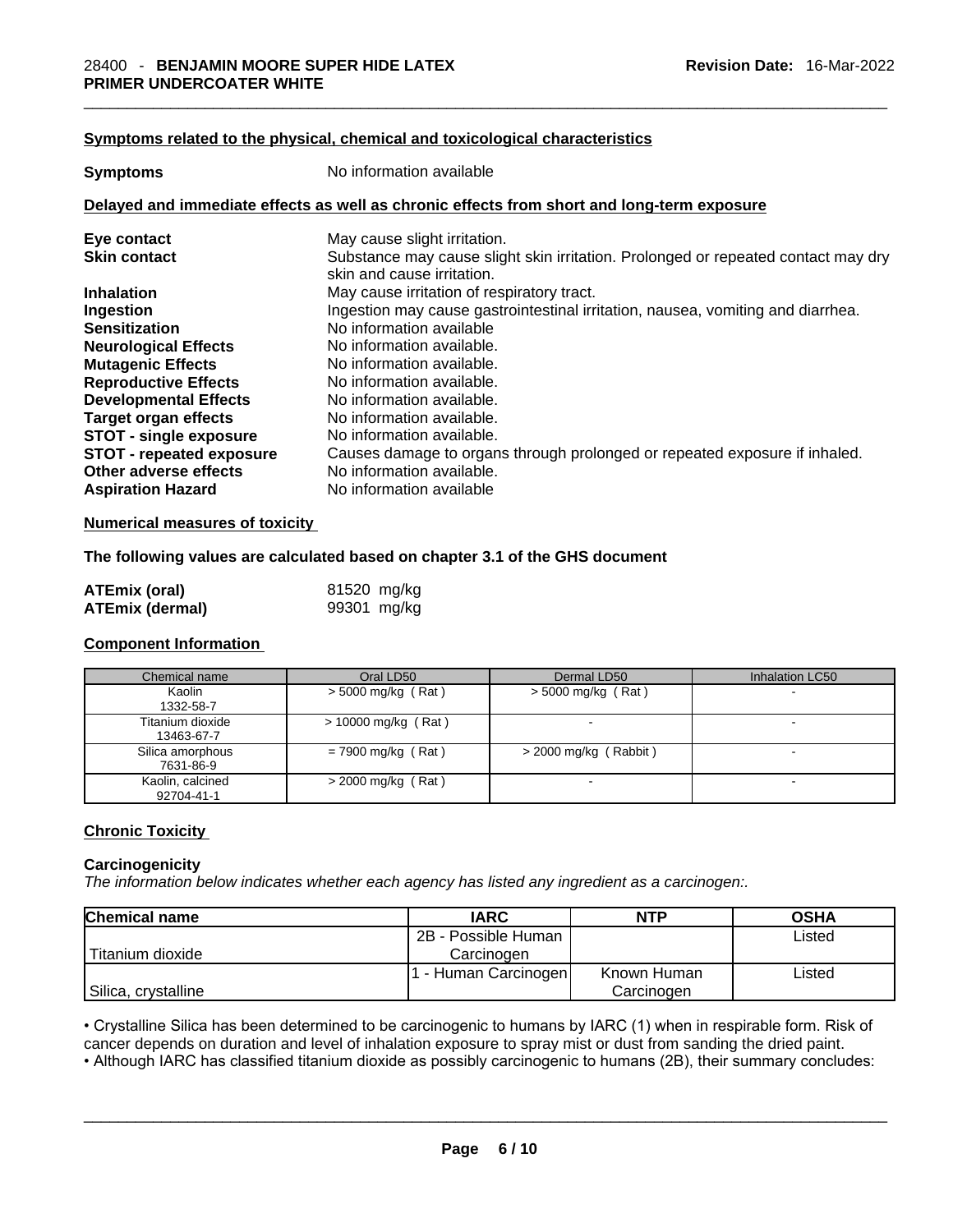**Revision Date:** 16-Mar-2022 "No significant exposure to titanium dioxide is thought to occur during the use of products in which titanium dioxide is bound to other materials, such as paint."

## **Legend**

IARC - International Agency for Research on Cancer NTP - National Toxicity Program OSHA - Occupational Safety & Health Administration

**12. ECOLOGICAL INFORMATION** 

# **Ecotoxicity Effects**

The environmental impact of this product has not been fully investigated.

## **Product Information**

# **Acute Toxicity to Fish**

No information available

#### **Acute Toxicity to Aquatic Invertebrates**

No information available

#### **Acute Toxicity to Aquatic Plants**

No information available

#### **Persistence / Degradability**

No information available.

#### **Bioaccumulation**

No information available.

#### **Mobility in Environmental Media**

No information available.

#### **Ozone**

No information available

## **Component Information**

#### **Acute Toxicity to Fish**

Titanium dioxide  $LC50:$  > 1000 mg/L (Fathead Minnow - 96 hr.)

#### **Acute Toxicity to Aquatic Invertebrates**

No information available

#### **Acute Toxicity to Aquatic Plants**

No information available

# **13. DISPOSAL CONSIDERATIONS**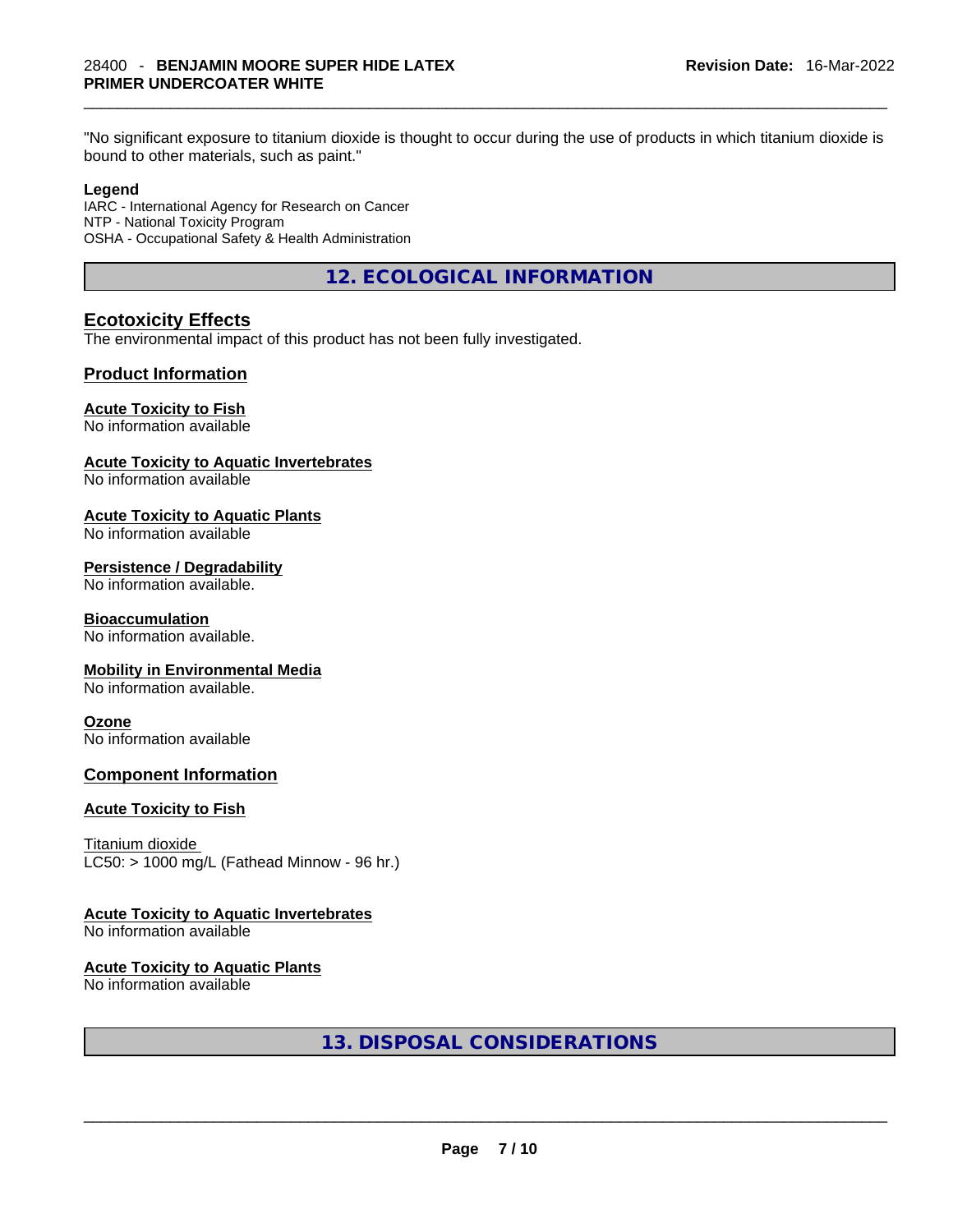| <b>Waste Disposal Method</b> | Dispose of in accordance with federal, state, and local regulations. Local<br>requirements may vary, consult your sanitation department or state-designated<br>environmental protection agency for more disposal options. |  |
|------------------------------|---------------------------------------------------------------------------------------------------------------------------------------------------------------------------------------------------------------------------|--|
|                              | <b>14. TRANSPORT INFORMATION</b>                                                                                                                                                                                          |  |
| <b>DOT</b>                   | Not regulated                                                                                                                                                                                                             |  |
| <b>ICAO / IATA</b>           | Not regulated                                                                                                                                                                                                             |  |
| <b>IMDG / IMO</b>            | Not regulated                                                                                                                                                                                                             |  |
|                              | <b>15. REGULATORY INFORMATION</b>                                                                                                                                                                                         |  |
|                              |                                                                                                                                                                                                                           |  |

# **International Inventories**

| <b>TSCA: United States</b> | Yes - All components are listed or exempt. |
|----------------------------|--------------------------------------------|
| <b>DSL: Canada</b>         | Yes - All components are listed or exempt. |

# **Federal Regulations**

# **SARA 311/312 hazardous categorization**

| Acute health hazard               | No. |
|-----------------------------------|-----|
| Chronic Health Hazard             | Yes |
| Fire hazard                       | No. |
| Sudden release of pressure hazard | No. |
| Reactive Hazard                   | N∩  |
|                                   |     |

# **SARA 313**

Section 313 of Title III of the Superfund Amendments and Reauthorization Act of 1986 (SARA). This product contains a chemical or chemicals which are subject to the reporting requirements of the Act and Title 40 of the Code of Federal Regulations, Part 372:

*None*

**Clean Air Act,Section 112 Hazardous Air Pollutants (HAPs) (see 40 CFR 61)** This product contains the following HAPs:

*None*

# **US State Regulations**

# **California Proposition 65**

**WARNING:** This product can expose you to chemicals including Titanium dioxide, which are known to the State of California to cause cancer, and Ethylene glycol which are known to the State of California to cause birth defects or other reproductive harm. For more information go to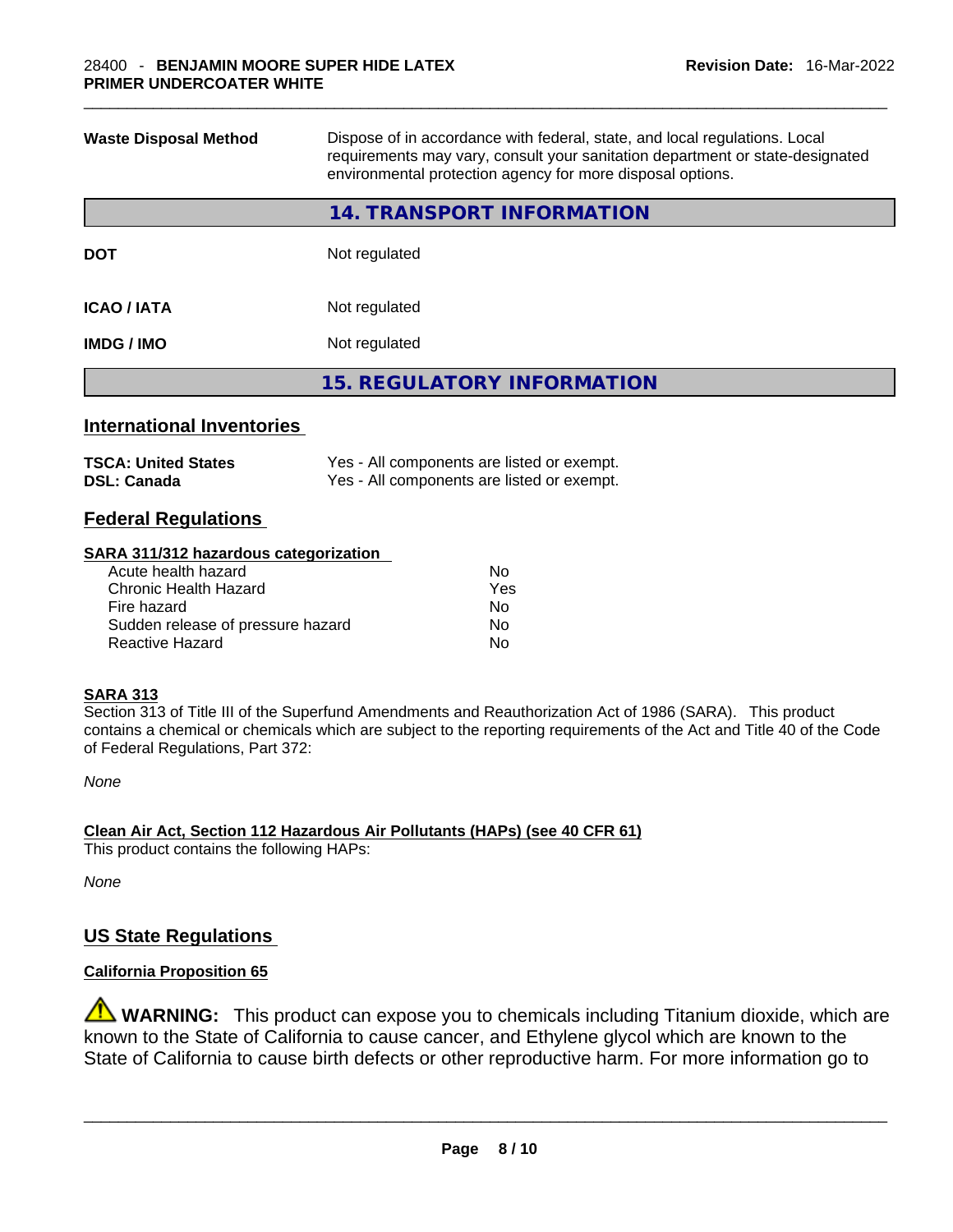# www.P65Warnings.ca.gov

#### **State Right-to-Know**

| <b>Chemical name</b> | <b>Massachusetts</b> | <b>New Jersey</b> | Pennsylvania |
|----------------------|----------------------|-------------------|--------------|
| Limestone            |                      |                   |              |
| Kaolin               |                      |                   |              |
| Titanium dioxide     |                      |                   |              |
| Silica amorphous     |                      |                   |              |
| Silica, crystalline  |                      |                   |              |

#### **Legend**

X - Listed

# **16. OTHER INFORMATION**

**HMIS** - **Health:** 1\* **Flammability:** 0 **Reactivity:** 0 **PPE:** -

# **HMIS Legend**

- 0 Minimal Hazard
- 1 Slight Hazard
- 2 Moderate Hazard
- 3 Serious Hazard
- 4 Severe Hazard
- \* Chronic Hazard

X - Consult your supervisor or S.O.P. for "Special" handling instructions.

Note: The PPE rating has intentionally been left blank. Choose appropriate PPE that will protect employees from the hazards the material will *present under the actual normal conditions of use.* 

*Caution: HMISÒ ratings are based on a 0-4 rating scale, with 0 representing minimal hazards or risks, and 4 representing significant hazards or risks. Although HMISÒ ratings are not required on MSDSs under 29 CFR 1910.1200, the preparer, has chosen to provide them. HMISÒ ratings are to be used only in conjunction with a fully implemented HMISÒ program by workers who have received appropriate HMISÒ training. HMISÒ is a registered trade and service mark of the NPCA. HMISÒ materials may be purchased exclusively from J. J. Keller (800) 327-6868.* 

 **WARNING!** If you scrape, sand, or remove old paint, you may release lead dust. LEAD IS TOXIC. EXPOSURE TO LEAD DUST CAN CAUSE SERIOUS ILLNESS, SUCH AS BRAIN DAMAGE, ESPECIALLY IN CHILDREN. PREGNANT WOMEN SHOULD ALSO AVOID EXPOSURE. Wear a NIOSH approved respirator to control lead exposure. Clean up carefully with a HEPA vacuum and a wet mop. Before you start, find out how to protect yourself and your family by contacting the National Lead Information Hotline at 1-800-424-LEAD or log on to www.epa.gov/lead.

| <b>Prepared By</b>      | <b>Product Stewardship Department</b><br>Benjamin Moore & Co.<br>101 Paragon Drive<br>Montvale, NJ 07645<br>800-225-5554 |
|-------------------------|--------------------------------------------------------------------------------------------------------------------------|
| <b>Revision Date:</b>   | 16-Mar-2022                                                                                                              |
| <b>Revision Summary</b> | Not available                                                                                                            |